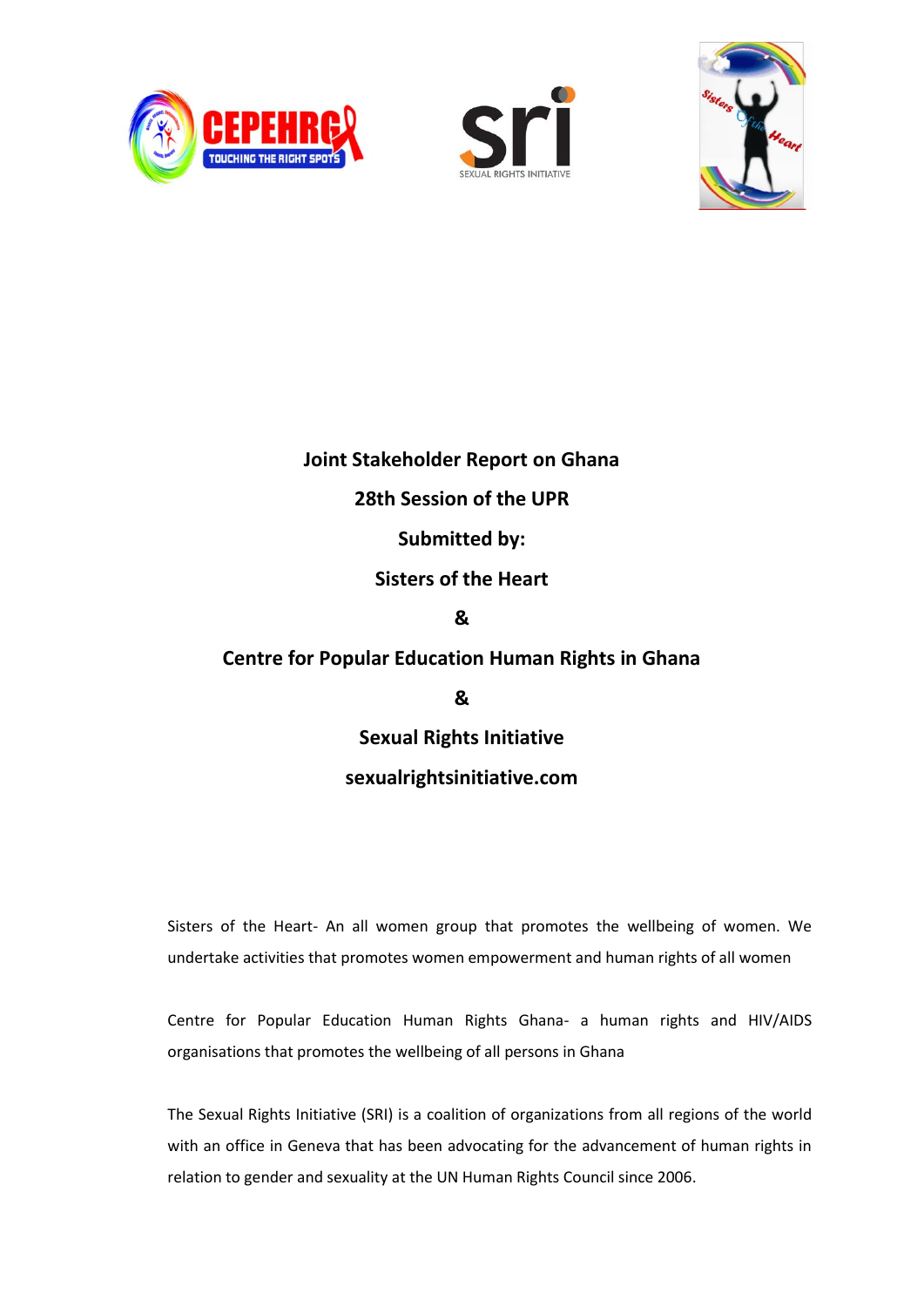#### **EXECUTIVE SUMMARY**

- 1. Ghana's constitution and laws criminalize violence against women and prohibit discrimination based on race, sex, religion, political opinion, national origin or citizenship, social origin, disability, and language. However, deeply entrenched gender and social norms contribute to a the climate of impunity for crimes against women and the continuation of discrimination both in law and practice. Women and girls in Northern Ghana continue to be subject to female genital mutilation/cutting (FGM/C), the practice of banishing people to "witch camps" persists, rates of sexual and domestic violence remain high but reporting prosecution remains low, and women and girls' access to comprehensive and high quality sexual and reproductive health services, including safe abortion, is limited.
- 2. Although not explicitly criminalized, same sex conduct is considered to be illegal in Ghana under Chapter 6 Section 104 of Ghana's Criminal Code which refers to "unnatural carnal knowledge". Violence perpetrated on the basis of real or perceived sexual orientation is very common and is supported by a culture of homophobia that is endorsed by government and religious officials.
- 3. Pervasive stigma associated with HIV/AIDS continues to be a barrier to testing and treatment in Ghana. Moreover, discrimination against persons living with HIV combined with a lack of awareness among people living with HIV of their rights, has resulted in underreporting of cases of discrimination. The Commission on Human Rights and Administrative Justice has recently undertaken efforts to better monitor and track cases of discrimination through an online portal and with greater public awareness, the State will be able to more effectively target their strategies to protect persons living with HIV from discrimination.

# **VIOLENCE AND DISCRIMINATION AGAINST WOMEN**

# **Rape and Domestic Violence**:

4. Section 29 of the Criminal Offences Act (Act 29) of 1960 criminalises rape. Convicted rapists may be punished with prison sentences ranging from five to 25 years. Rape is significantly underreported and remained a serious problem. The Domestic Violence and Victim Support Unit (DOVVSU) of the Police Service works closely with the Department of Social Welfare,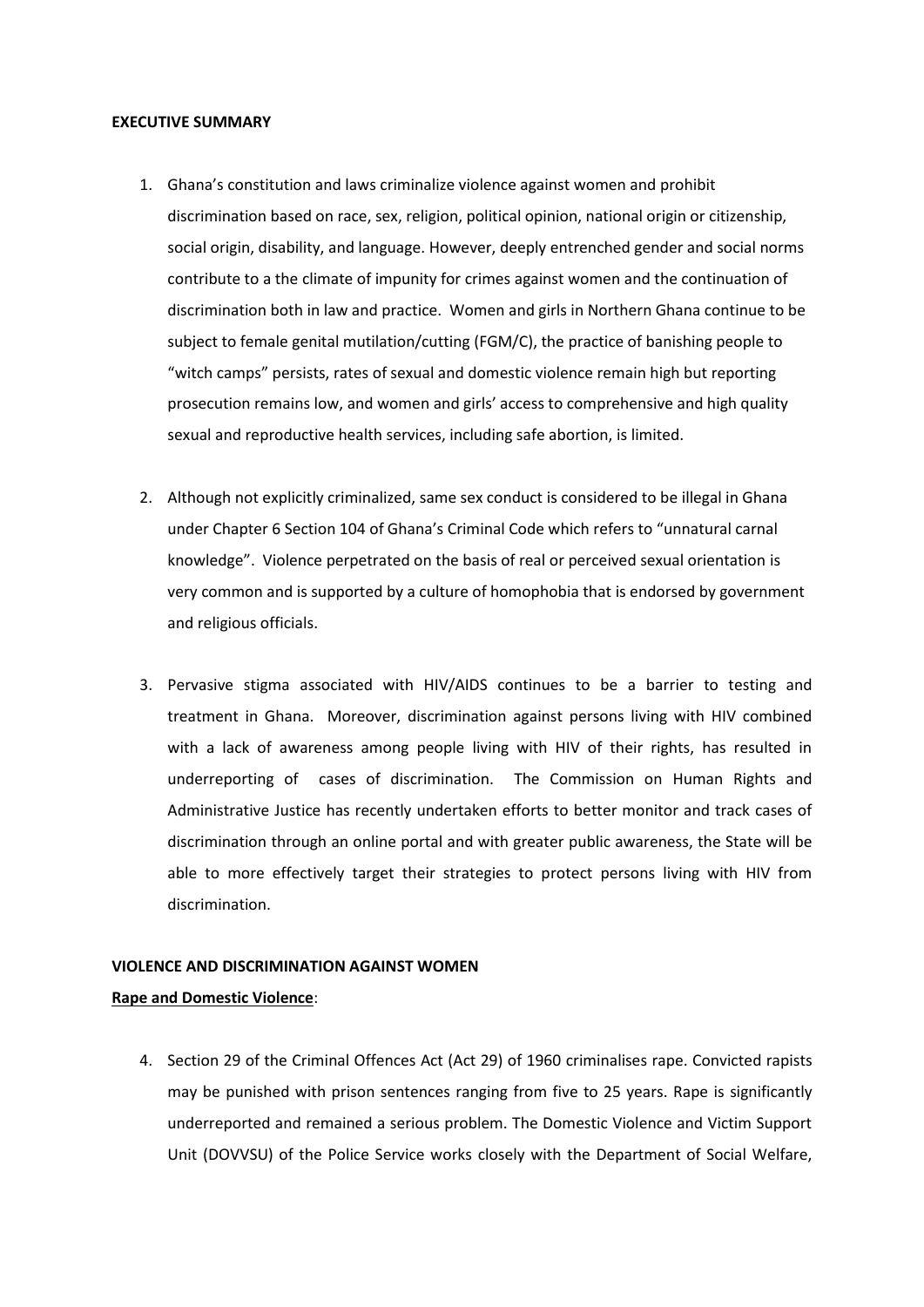the national chapter of the International Federation of Women Lawyers, the Legal Aid Board, and several other human rights NGOs to address domestic violence. In 2013, the latest year for which data was available, the DOVVSU received 312 reports of rape and reported 106 arrests and 78 prosecutions, resulting in six convictions; 231 cases remained under investigation at year's end.

- 5. Although domestic violence and violence against women is prohibited by the Domestic Violence Act (Act 732) of 2007, it continues to be a problem. The Domestic Violence Act stipulates that a person in a domestic relationship who engages in misdemeanour domestic violence is liable on summary conviction to a fine, a term of imprisonment not to exceed two years, or both. The court also may order the offender to pay compensation directly to the victim. Inadequate resources and logistical capacity in the DOVVSU and other agencies, however, hinder the full application of the law. Unless specifically called upon by the DOVVSU, police seldom intervened in cases of domestic violence, in part due to a lack of counselling skills, shelter facilities, and other resources to assist victims. In many cases victims are discouraged from reporting abuse and from cooperating with prosecutors because they are aware of long delays in bringing such cases to trial. Though regional GBV courts have been established over the past few years victims of GBV still have challenges accessing justice. A reseach conducted by the Ministry of Gender, Children and Social Protection found that though several institutions have been put in place to address DV there are challenges that limits their effectiveness. Challenges they identified include include the lack of initial and continuing training of staff, the slow pace of the courts and the lack of specific support services, such as counselling, emergency shelters, legal advice and medical services.<sup>1</sup>
- 6. Victims frequently do not complete their formal complaints due to fees associated with physicians' documentation for police medical forms. Victims also do not report domestic violence or rape because of fear of retaliation. According to the DOVVSU, of the 255 rape and domestic assault cases sent to court in 2013, only 16 resulted in convictions.

**.** 

<sup>&</sup>lt;sup>1</sup> Ministry of Ghana, Children and Social Protection, Institute of Development Studies (IDS), Ghana Statistical Services (GSS) and Associates (2016), *Domestic Violence in Ghana: Incidence, Attitudes, Determinants and Consequences,* Brighton: IDS.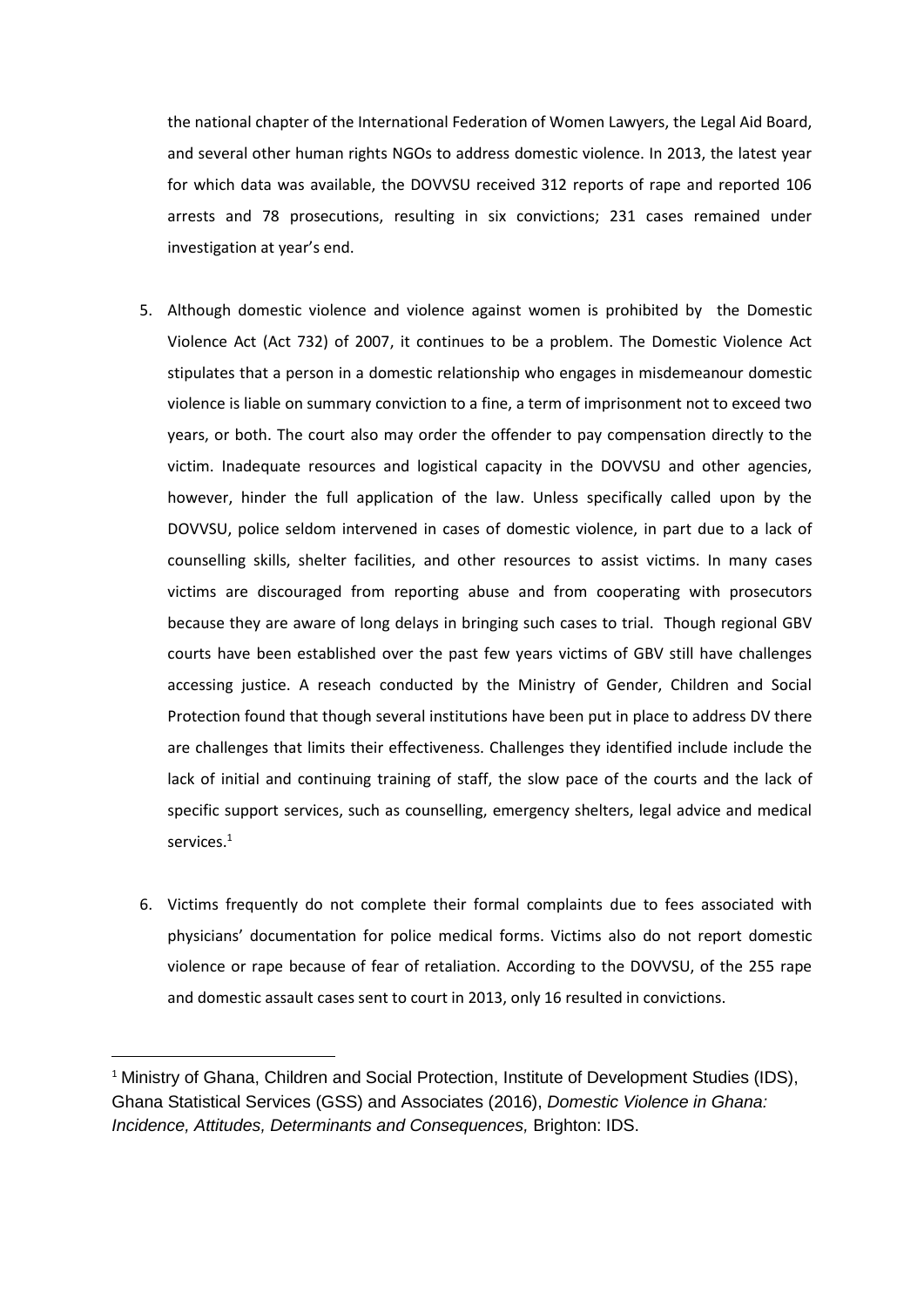# **Recommendations**

- a. Medical form for rape victims should be reviewed by removing fee to be paid off the form
- b. Sanction medical doctors who demand for money before conducting medical checks on survivors of domestic violence
- c. More education needs to be done to demystify the culture belief that makes women allow their husbands to beat them.

# **Female Genital Mutilation/Cutting (FGM/C)**

- 7. The Ghana law prohibits FGM/C. It is rarely performed on adult women, but the practice remains a serious problem for girls under 18 years of age. There has been heightened interest in FGM/C in Ghana since a law was passed in 1994 to criminalise it. The FGM/C law (Act 484) provides that "whoever exercises or mutilate the hole or any part of labia minor, labia majora and the clitoris of another person commits an offence and shall be guilty of a second degree felony and liable on conviction to imprisonment of not less than 3 years".
- 8. According to the 2011 Multiple Indicator Cluster Survey (MICS), 4.2 percent of women and girls were victims of some form of FGM/C. FGM/C was most prevalent in the Upper West and Upper East regions, where 41 percent and 28 percent, respectively, of girls and women between the ages of 15 and 49 had undergone the procedure. Type II FGM, defined by the World Health Organization (WHO) as the excision of the clitoris with partial or total excision of the labia minora, was most commonly practiced. According to the 2011 MICS, the vast majority of girls face this procedure prior to age five.
- 9. Where practiced, FGM/C is believed every female that under goes this process is sacred and conforms to the norms of the community. It is also believed that during puberty there is a higher urge for sex among girls and that genital cutting will curb their sexual desires, helping to avoid unwanted pregnancies, masturbation, same-sex relationships and abstention from sex. In some communities FGM/C is performed on women and girls who have multiple sexual partners. In northern communities, FGM is considered a rite of passage to adulthood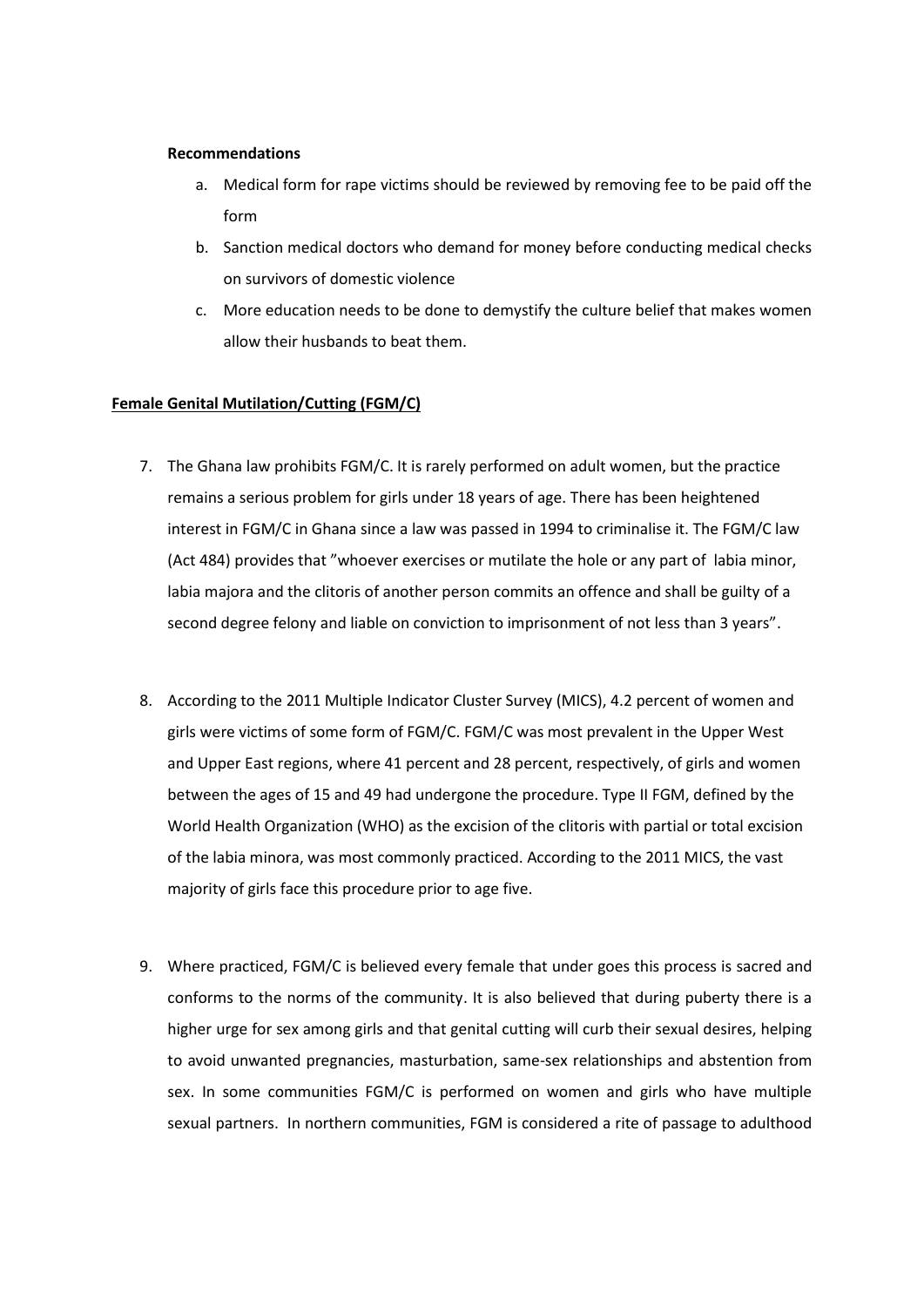and thus under taken just before marriage. Refusal to undergo these acts is seen as a taboo and a curse to the land and the culture as a whole.

- 10. Long term consequences of FGM/C include urinary incontinence, painful sexual intercourse, sexual distinction, difficulties with child birth, maternal death, and spread of STIs due to repeat use of razor blades without sterilization. The high rate of FGM/C among females in the northern part of Ghana is associated with a higher proportion of still births. Victims of FGM also face stigmatization when attending colleges or educational institutions outside of communities where FGM/C is practiced, as their mates may see them as less of a woman because their clitoris had been amputated.
- 11. Intervention programs have been partially successful in reducing the prevalence of FGM/C, particularly in the northern regions. Local NGOs continued educational campaigns to encourage abandonment of FGM/C and to train practitioners for alternative employment. Although smuchwork has been done to curb FGM/C, there is still more room for improvement.

# **Recommendations:**

- a. Continue education on the law against FGM/C at the community level where the practice is on going
- b. Encourage more people to report instances where the practice is undertaken
- c. Create an incentive or protection opportunity for people who report instances
- d. Work with traditional authorities to develop new ways of observing culture which will replace the practice of FGM/C

# **Other Harmful Traditional Practices**

12. In the Northern, Upper East, and Upper West regions, where adherence to indigenous religious beliefs remained strong, rural women and men suspected of witchcraft are banished by their families or traditional village authorities to "witch camps." At these villages in the north populated by suspected witches, some of those interned are accompanied by their families. Such camps are distinct from "prayer camps," to which persons with mental illness are sometimes sent by their families. Most accused witches are older women, often widows, whom fellow villagers accused of being the cause of difficulties,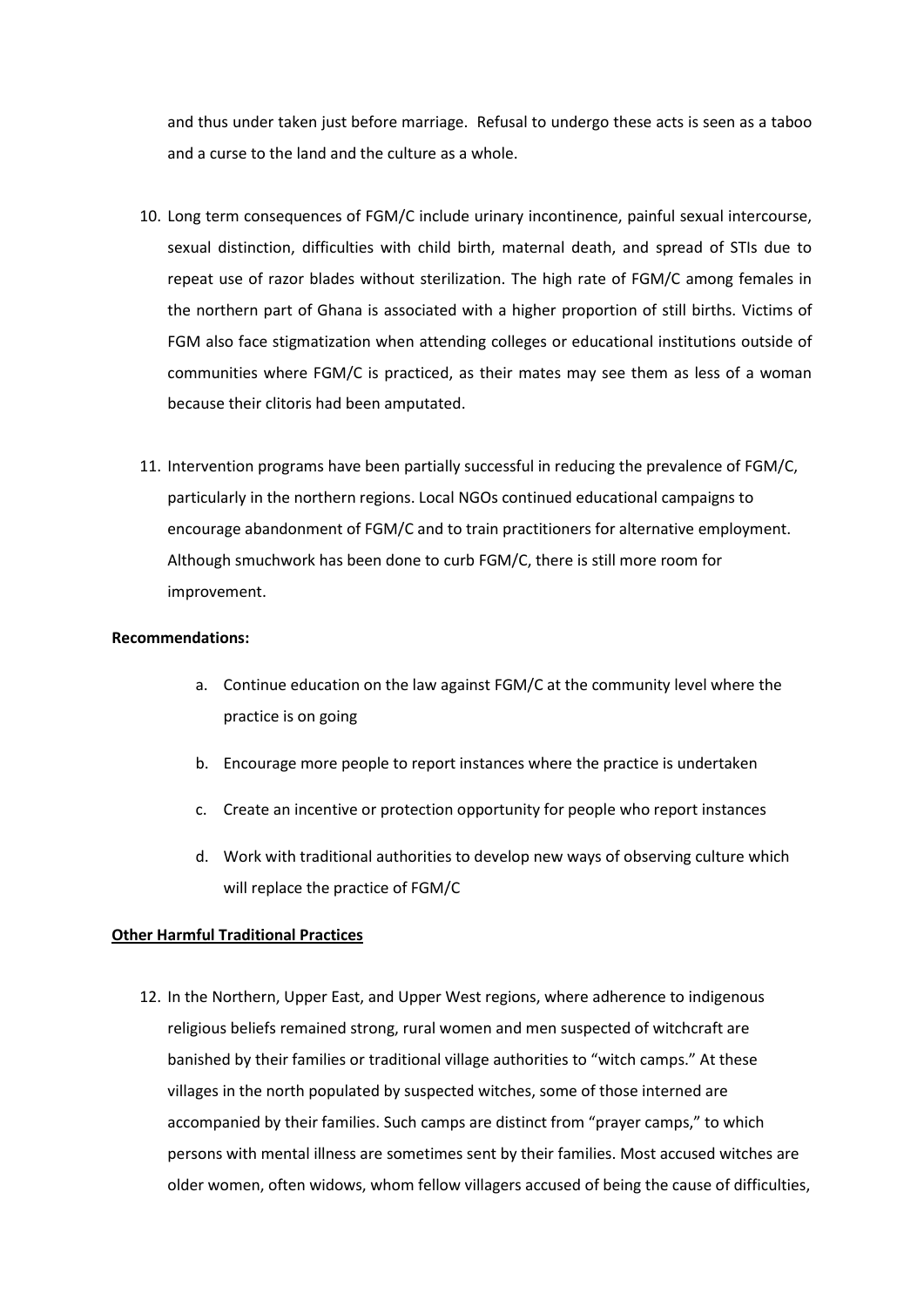such as illness, crop failure, or financial misfortune. Some persons suspected of witchcraft are also killed. NGOs provide food, medical care, and other support to residents of the camps. The Ministry of Gender, Children, and Social Protection monitor witch camps. The CHRAJ had an office in the Northern Region that also monitored four of the seven witch camps and supported efforts to protect the rights of those accused of being witches. According to a September survey by the Anti-Witchcraft Campaign Coalition, six of the seven camps were active and contained 580 female residents, 273 male residents, and 267 children.

13. The law criminalizes harmful mourning rites, but such rites continue, and no perpetrators have been prosecuted. In the north, especially in the Upper West Region, widows are required to undergo certain indigenous rites to mourn or show devotion for their deceased spouse. The most prevalent widowhood rites included a one-year period of mourning, tying ropes and padlocks around the widow's waist, forced sitting by the deceased spouse until burial, solitary confinement, forced starvation, shaving the widow's hair, and smearing clay on the widow's body. If a widow engages in work or economic activity after the spouse's death, she may be regarded as adulterous, considered the cause of the spouse's death, or declared a witch. In these instances the widow may be forced to undergo purification rites or leave her home.

## **Recommendations**

- a. Continue education on ending harmful cultural practices
- b. Penalise persons who partake in undertaking a harmful cultural practice on another person

#### **Reproductive Health**

- 14. Although rates are increasing, contraceptive prevalence remains comparitively low in Ghana. According to the 2014 Demographic and Health Survey (DHS), use of modern contraceptive methods by married and sexually active unmarried women rose from 17 percent in 2008 to 22 percent in 2014. Young people in particular lack access to quality sexual and reproductive health services, information and education.
- 15. As of 1985 Ghanaian law permit abortion in cases of rape, incest, of "defilement of a female idiot" if the life or health of the woman is in danger or if there is risk of fatal abnormality. To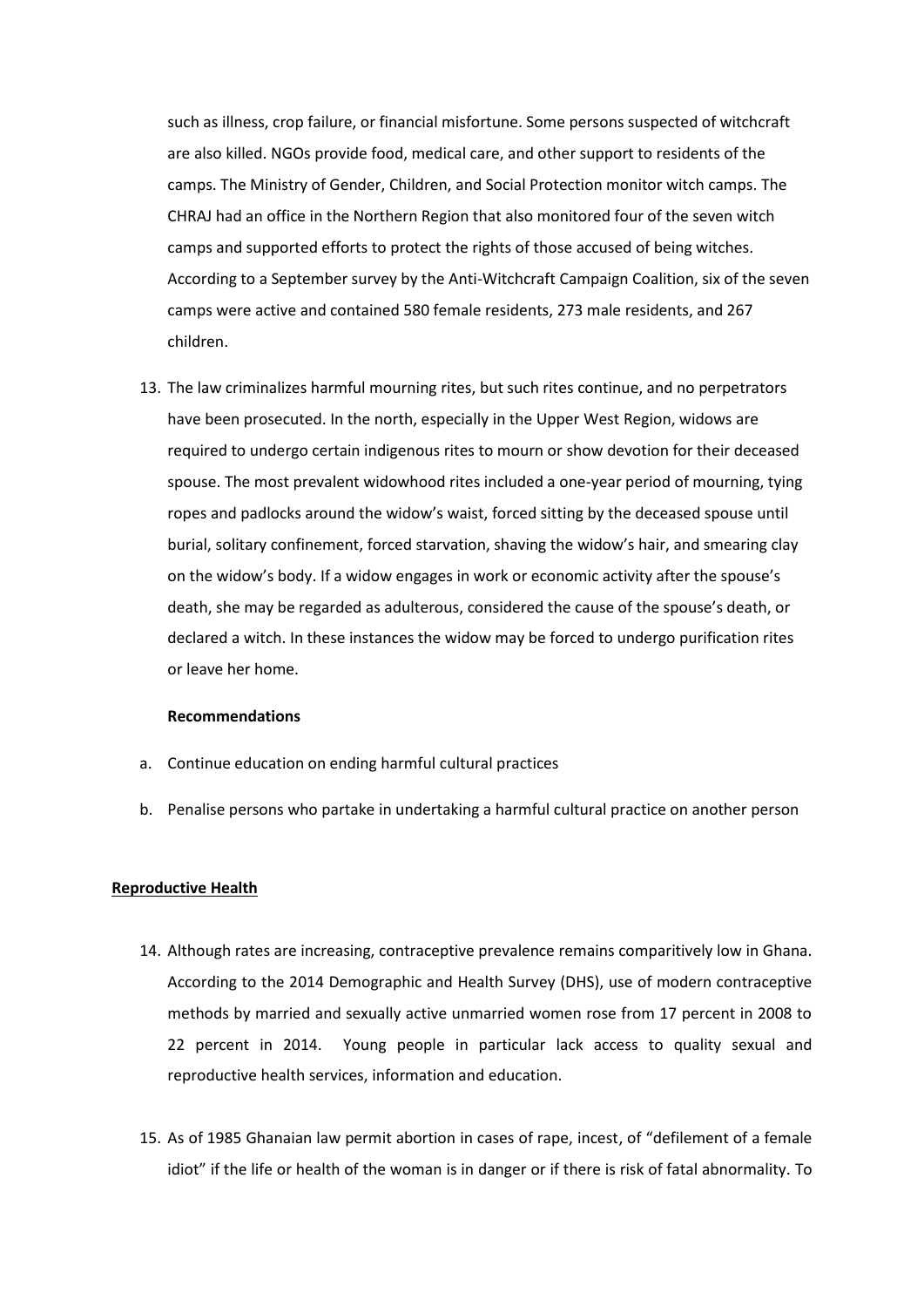ensure that legal abortions are provided safely, the Ghana health service and the ministry of health established protocols for the provision abortion services. These guidelines, adopted 2006, outline the components of comprehensive abortion care and call for expanding the base of health providers to perform first-trimester procedures. Ghana's liberal law notwithstanding, as of 2007 a mere 3% of pregnant women and 6% of those seeking an abortion were aware of the legal status of the abortion. Almost half (45%) of abortions in Ghana remain unsafe.

16. According to 2013 WHO estimates, there were between 210 and 720 maternal deaths per 100,000 live births. While more than 95 percent of women received some prenatal care, the quality of that care was widely perceived to be inadequate. The 2014 DHS found 74 percent of deliveries occurred with the assistance of a skilled health-care provider, likely due to free pregnancy, delivery and postpartum care being included in benefits under the National Health Insurance Scheme. Postpartum care indicators showed that 78 percent of women had a postnatal checkup in the first two days after birth. Health organizations, however, reported nearly 60 percent of all pregnant women were anemic, and both women and their developing fetuses frequently experienced increased susceptibility to malaria.

## **Recommendations**

- a. Develop and implement protocols to improve the quality of health care for pregnant women, particularly during labour
- b. Integrate comprehensive sexuality education into formal and informal education settings
- c. Guarantee available, accessible, acceptable and good quality sexual and reproductive health services to all citizens regardless of age or gender.
- d. Conduct a public awareness campaign on Ghana's abortion laws

#### **Discrimination against Women**

17. The constitution and law provide for the same legal status and rights for women as for men under family, labor, property, nationality, and inheritance laws. Traditional practices and societal norms, however, often deny women their statutory entitlements to inheritance and property, a legally registered marriage with associated legal rights, and the right to adequate resources to maintain and exercise custody of children. Women typically do not have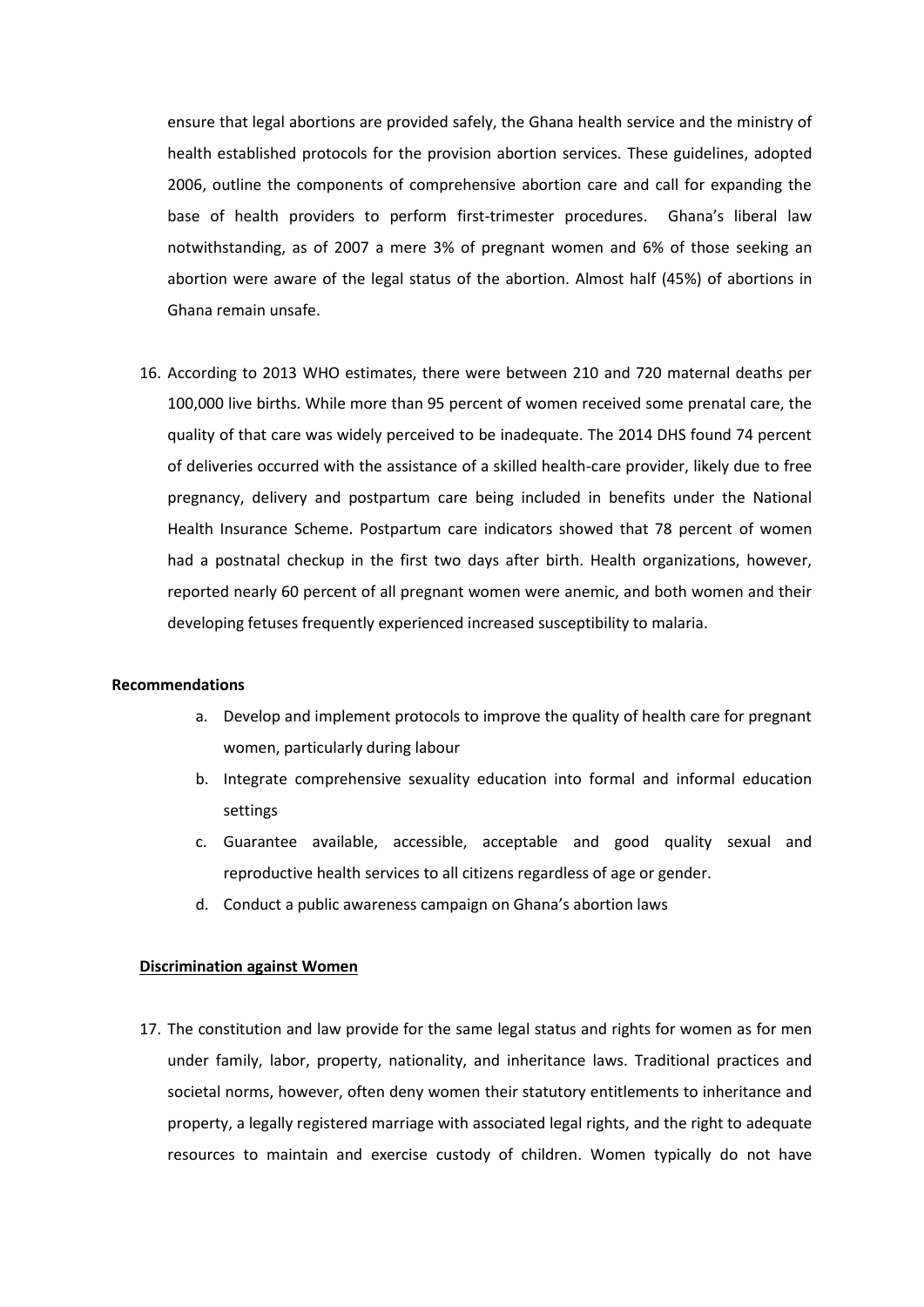property or assets to use as collateral for loans, thus effectively preventing them from gaining access to credit. Rural families often focused on educating male children at the expense of female children since females typically married into other families. Women also continued to experience discrimination in access to employment, pay, and housing

## **VIOLENCE AND ABUSE ON THE BASIS OF SEXUAL ORIENTATION**

- 18. Chapter 6 Section 104 of Ghana's Criminal Code contains provisions criminalizing "unnatural carnal knowledge" which has been interpreted to mean same sex conduct. There is no explicit provision criminalizing same sex conduct.
- 19. Individuals in Ghana are often arrested on the basis of conduct relating to their sexual orientation, even though their actions are not violating other Ghanaian laws. These arrests discriminate on the basis of sexual orientation and violate the prohibitions against arbitrary arrests and unlawful attacks upon privacy of the affected individuals.

## **Climate of Homophobia**

- 20. Homophobia is very common in Ghana. Disdain and resentment against the LGBT community have grown in recent years and often leads to violence. LGBT individuals are often targets for homophobic attacks ranging from inhuman treatment to physical brutalities. The prevalence of homophobia is extremely high in recent times and has permeated across the length and breadth of the country as well as among traditional leaders and religious authorities who see the practice of homosexuality as sacrilege and abominable. The situation is so alarming that, children and congregants are being expelled from homes and churches by their parents and pastors respectively.
- 21. The involvement of religious leaders in promoting homophobia within the society as well as in the media recently has also incited people to attack known LGBT people in their homes and meeting places.

# *Examples of homophobia in Ghana*

22. Mariam Adams, a 22-year-old Ghanaian, did not dare tell anyone that she is lesbian even though she knew since she was in high school. When her mother found out from her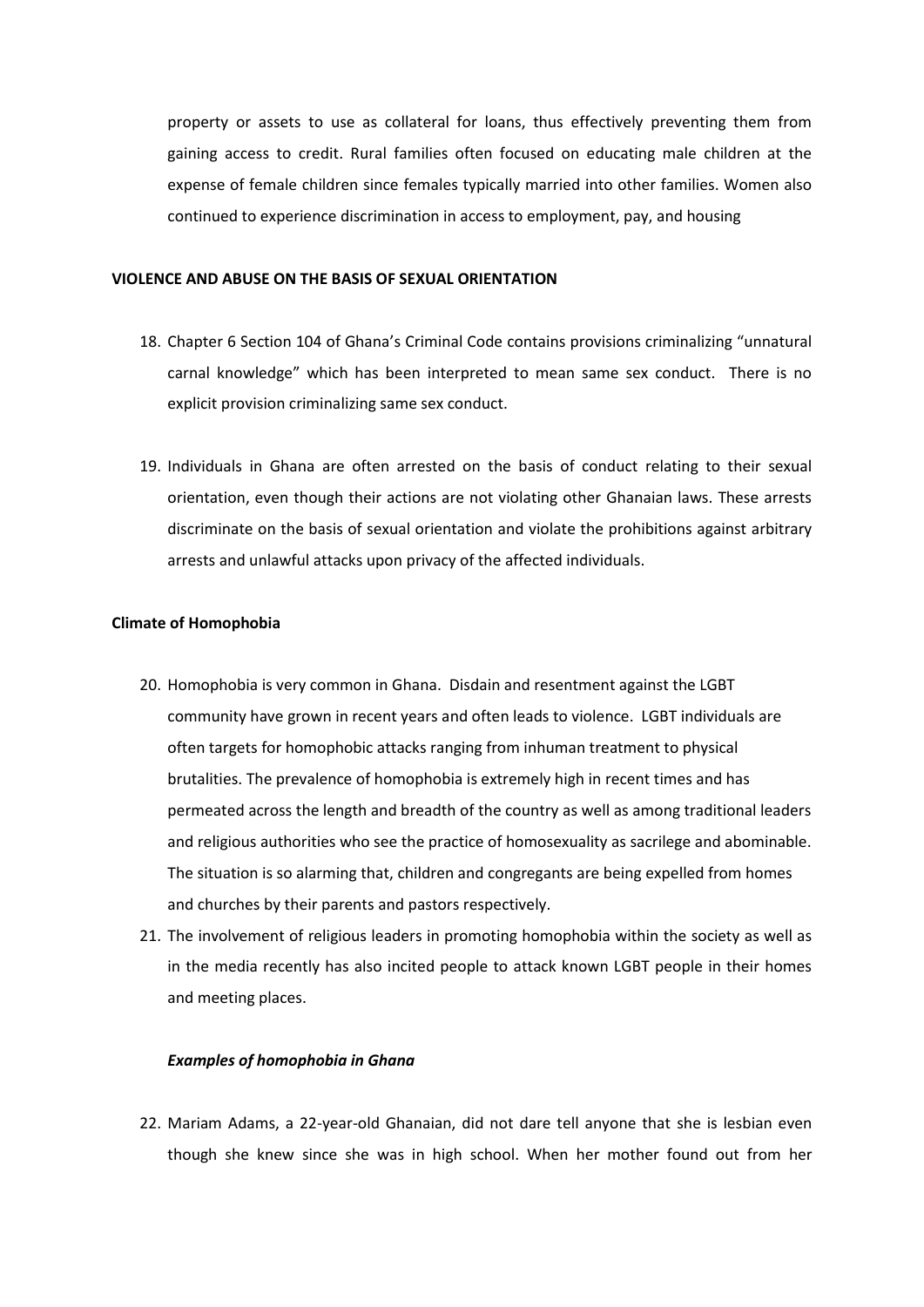schoolmate that she was a lesbian, "she packed her bags and threw her out of the house, disowning her daughter for what she saw as an evil act." His mother told her "because of what she chose to be, she was no longer her daughter. "

- 23. On September 28, 2016, the local radio station in Kumasi aired bitter and hate speech including that "Homosexuality is deviant behaviour and a devilish act hence people found practicing shouldn't be welcomed and entertained,"
- 24. Renowned author, Gombilla, has posted homophobic videos for the internet stating that gay peole "are dirty and disgusting and need to be disgraced to shy away from the act".
- 25. The leader of Jesus Power Ministries in Kumasi on 31st December 2016, passed a hate and homophobic speech during a joint church service. He said "Homosexuality is a devilish act and the devil is using them to win more souls and that must not be encouraged." He urged and threatened homosexuals in his church to leave the the church before the spirit of God reveals their true character. He continued to urge Ghanaians not to look to European or American tolerance of homosexuality and instead to consider homosexuality a "deviant behaviour."
- 26. On July 18, the General Secretary of the Christian Council of Ghana ("CCG"), Reverend Fred Deegbe, directed churches to "treat homosexuality with the contempt it deserves." The CCG also called on church members to "boldly condemn" any political party that would take a position supporting homosexuality. Reverend Deegbe, who believes that any group encouraging acts of homosexuality is violating the Christian doctrine, said "the council would protest any attempt by government to legalise the practice…and make sure the regime is removed from office." Reverend Emmanuel Martey, also a member of the CCG, said the increase of sexually transmitted diseases was due to homosexuality and he urged the government to end it.

# **HIV/AIDS STIGMA AND DISCRIMINATION**

27. Discrimination against persons with HIV/AIDS remains a problem. In the 2008 Demographic and Health Survey for Ghana, 68 percent of women and 57 percent of men reported holding discriminatory attitudes towards persons with HIV. The 2014 national HIV Stigma Index